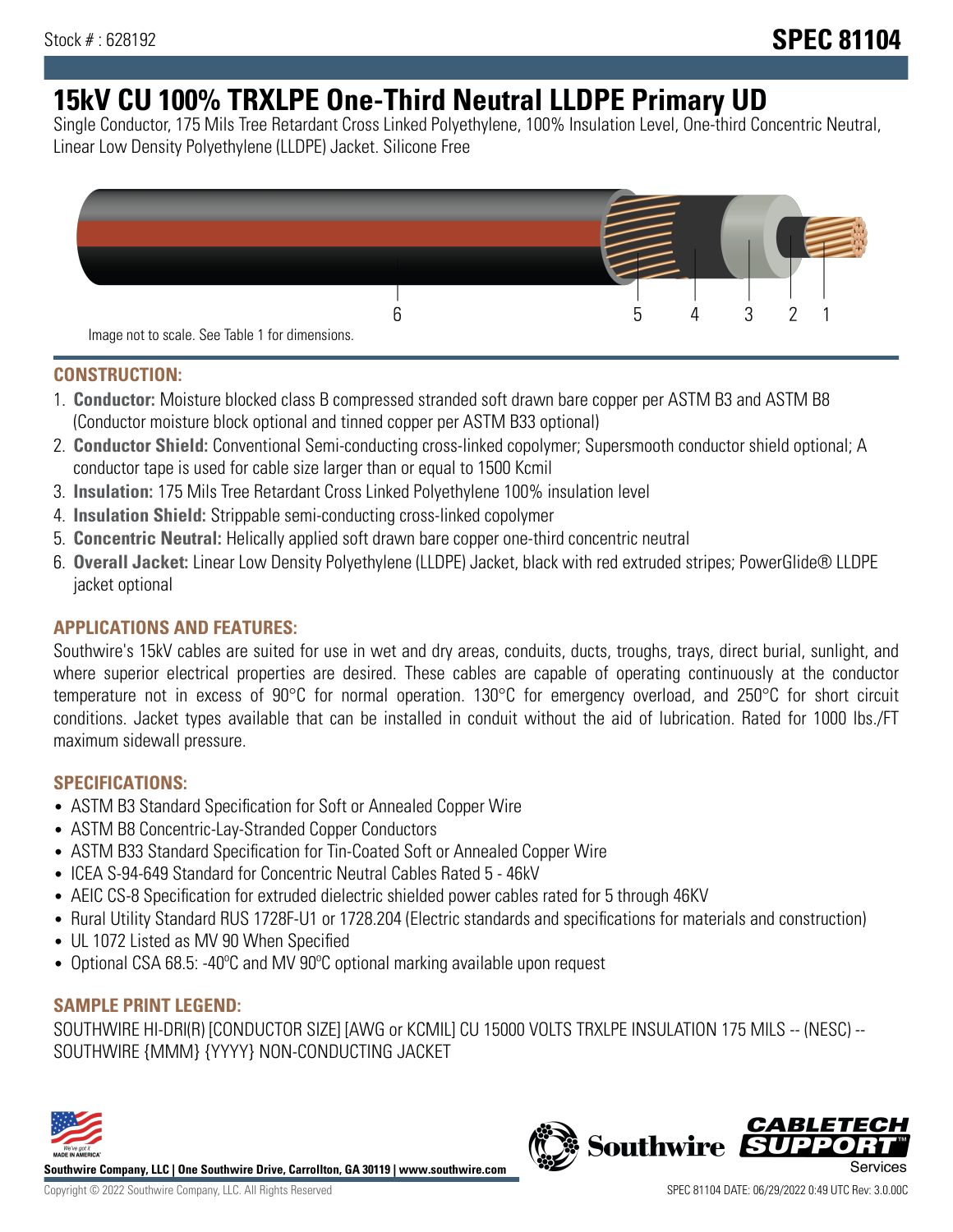## Stock # : 628192 **Stock # : 628192**

#### **Table 1 – Weights and Measurements**

| <b>Stock</b><br>Number | Cond.<br><b>Size</b> | <b>Diameter</b><br>Over<br>Conductor | <b>Diameter</b><br>Over<br>Insulation | lnsul.<br>Thickness | <b>Diameter</b><br>Over<br>Insulation<br><b>Shield</b> | Concentric<br><b>Neutral</b> | Neutral DC<br>Resistance<br>$25^{\circ}C$ | Jacket<br><b>Thickness</b> | Approx.<br>0D | Approx.<br>Weight    | Min<br><b>Bending</b><br>Radius | Max Pull<br>Tension* |
|------------------------|----------------------|--------------------------------------|---------------------------------------|---------------------|--------------------------------------------------------|------------------------------|-------------------------------------------|----------------------------|---------------|----------------------|---------------------------------|----------------------|
|                        | AWG/<br>Kcmil        | inch                                 | inch                                  | mil                 | ınch                                                   | No. x AWG                    | $\Omega$ /1000ft                          | mil                        | inch          | Ib<br><b>Y1000ft</b> | inch                            | I <sub>b</sub>       |
| 628192                 | 350<br>(37)          | 0.661                                | .057                                  | 175                 | .157                                                   | 18x12                        | 0.092                                     | 50                         | .417          | 958                  | 11.3                            | 2800                 |

All dimensions are nominal and subject to normal manufacturing tolerances

◊ Cable marked with this symbol is a standard stock item

\* Pulling tension based on pulling eye directly connected to conductor

^ HiDri Plus - Water Blocking Powder. Black Jacket

# All black jacket

§ HiDri Plus - Water Blocking Powder. Black Jacket. CSA Listed

### **Table 2 – Electrical and Engineering Data**

| Cond<br>Size  | DC<br>Resistance<br>@25°C | АC<br>$\omega$ 90°C. | Capacitive<br>Resistance Reactance @<br>60Hz | Inductive<br>Reactance<br>@ 60Hz | <b>Charging</b><br>Current | <b>Dielectric</b><br>Loss | Zero<br>Sequence<br>Impedance* | Positive<br>Sequence<br>Impedance <sup>*</sup> | Short<br>Circuit<br>Current @<br>30 Cycle | Allowable<br>Ampacity in<br>Duct 90°C+ | Allowable<br>Ampacity<br><b>Directly</b><br>Buried 90°C‡ |
|---------------|---------------------------|----------------------|----------------------------------------------|----------------------------------|----------------------------|---------------------------|--------------------------------|------------------------------------------------|-------------------------------------------|----------------------------------------|----------------------------------------------------------|
| AWG/<br>Kcmil | $\Omega/1000$ ft          | $\Omega/1000$ ft     | $M\Omega^*1000$ ft                           | $\Omega/1000$ ft                 |                            | A/1000ft W/1000ft         | $O/1000$ ft                    | $\Omega$ /1000ft                               | Amp                                       | Amp                                    | Amp                                                      |
| 350<br>(37)   | 0.0308                    | 0.039                | 0.027                                        | 0.038                            | 0.316                      | 0.822                     | $0.134 + 0.037$ 0.043+ $0.037$ |                                                | 10467.7                                   | 390                                    | 475                                                      |

\* Calculations are based on three cables triplexed / concentric shield / Conductor temperature of 90°C / Shield temperature of 45°C / Earth resistivity of 100 ohmsmeter

† Ampacities are based on Figure 7 of ICEA P-117-734 (Single circuit trefoil, 100% load factor, 90°C conductor temperature, earth RHO 90, 36" burial depth) ‡ Ampacities are based on Figure 1 of ICEA P-117-734 (Single circuit trefoil, 100% load factor, 90°C conductor temperature, earth RHO 90, 36" burial depth)

### **Table 3 – Weights and Measurements (Metric)**

| Stock<br>Number | Cond.<br><b>Size</b> | <b>Diameter</b><br>Over<br>Conductor | Diameter,<br>Over<br>Insulation | Insul.<br><b>Thickness</b> | <b>Diameter</b><br>Over<br>Insulation<br><b>Shield</b> | Concentric<br><b>Neutral</b> | Neutral DC<br>Resistance<br>$25^{\circ}$ C | Jacket<br><b>Thickness</b> | Approx.<br>0D | Approx.<br>Weight | Min<br>Bending<br>Radius | Max Pull<br>Tension* |
|-----------------|----------------------|--------------------------------------|---------------------------------|----------------------------|--------------------------------------------------------|------------------------------|--------------------------------------------|----------------------------|---------------|-------------------|--------------------------|----------------------|
|                 | AWG/<br>Kcmil        | mm                                   | mm                              | mm                         | mm                                                     | No. x AWG                    | $\Omega$ /km                               | mm                         | mm            | ka/km             | mm                       | newton               |
| 628192          | 350<br>(37)          | 16.79                                | 26.85                           | 4.44                       | 29.39                                                  | 18x12                        | 0.30                                       | 1.27                       | 35.99         | 2914              | 287.02                   | 12460                |

All dimensions are nominal and subject to normal manufacturing tolerances

◊ Cable marked with this symbol is a standard stock item

\* Pulling tension based on pulling eye directly connected to conductor

^ HiDri Plus - Water Blocking Powder. Black Jacket

# All black jacket

§ HiDri Plus - Water Blocking Powder. Black Jacket. CSA Listed

### **Table 4 – Electrical and Engineering Data (Metric)**

| Cond<br>Size  | DC<br>Resistance<br>@25°C | АC<br>Resistance<br>@90°C | Capacitive<br>Reactance<br>@ 60Hz | Inductive<br>Reactance<br>@ 60Hz | Charging<br><b>Current</b> | <b>Dielectric</b><br>Loss. | Zero<br>Sequence<br>Impedance* | Positive<br>Sequence<br>Impedance* | Short<br>Circuit<br>Current @<br>30 Cycle | Allowable<br>Ampacity in<br>Duct 90°Ct | Allowable<br>Ampacity<br>Directly<br>Buried 90°C‡ |
|---------------|---------------------------|---------------------------|-----------------------------------|----------------------------------|----------------------------|----------------------------|--------------------------------|------------------------------------|-------------------------------------------|----------------------------------------|---------------------------------------------------|
| AWG/<br>Kcmil | $\Omega$ /km              | $\Omega$ /km              | $M\Omega^*$ km                    | $\Omega$ /km                     | A/km                       | W/km                       | $\Omega/1000$ ft               | $\Omega/1000$ ft                   | Amp                                       | Amp                                    | Amp                                               |
| 350<br>(37)   | 0.1010                    | 0.13                      | 0.0082                            | 0.1247                           | .037                       | 2.6969                     | $0.134 + j0.037$               | $0.043 + j0.037$                   | 10467.7                                   | 390                                    | 475                                               |





Copyright © 2022 Southwire Company, LLC. All Rights Reserved SPEC 81104 DATE: 06/29/2022 0:49 UTC Rev: 3.0.00C